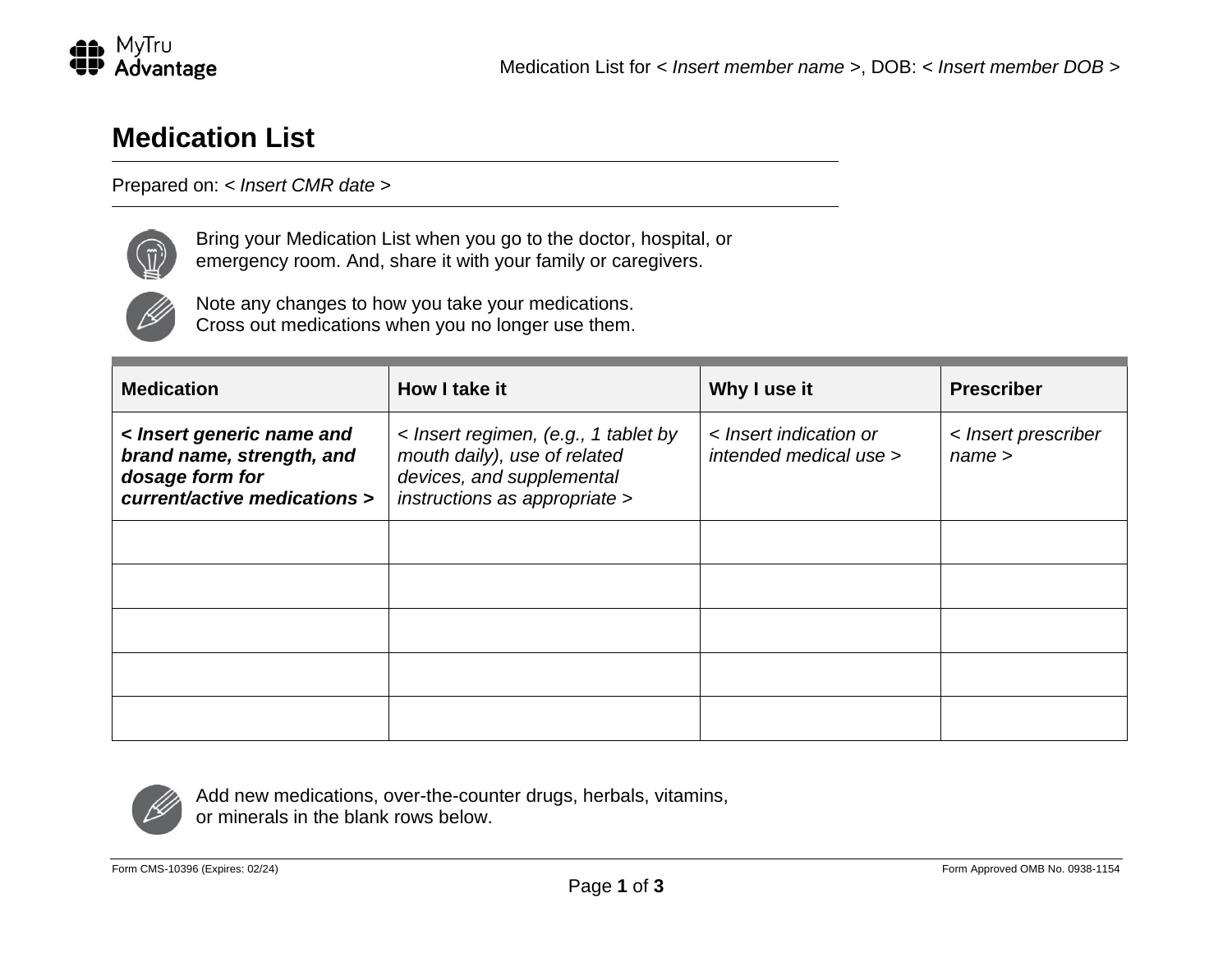| <b>Medication</b> | How I take it | Why I use it | <b>Prescriber</b> |
|-------------------|---------------|--------------|-------------------|
|                   |               |              |                   |
|                   |               |              |                   |
|                   |               |              |                   |

#### V **Allergies:**

*< Insert allergy information >*

#### **Side effects I have had:** V

*< Insert side effect information >*